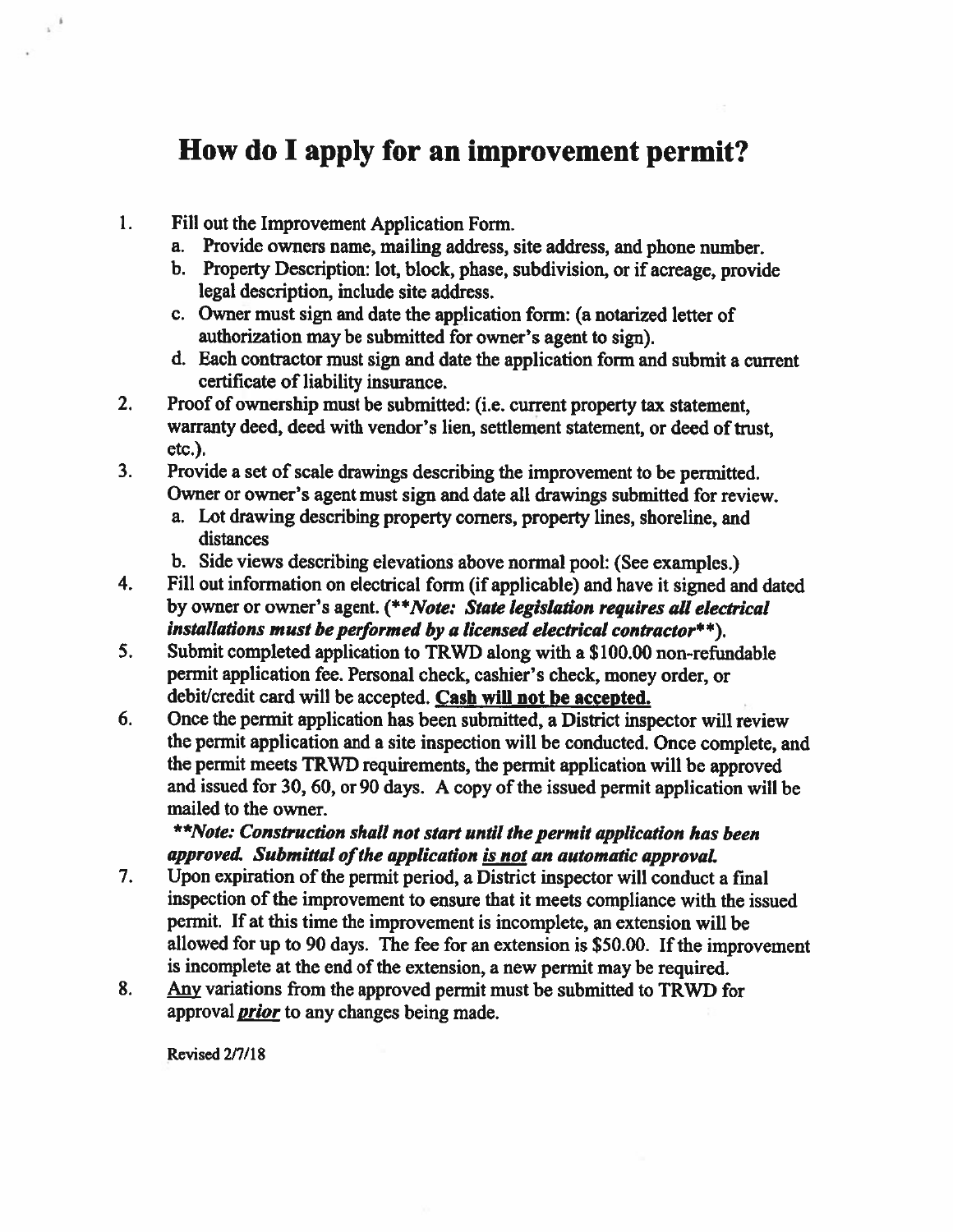

#### Application for Improvement Permit

| <b>Special Conditions:</b> <u>Andreas Andreas Andreas Andreas Andreas Andreas Andreas Andreas Andreas Andreas Andreas Andreas Andreas Andreas Andreas Andreas Andreas Andreas Andreas Andreas Andreas Andreas Andreas Andreas Andreas</u> |                                                      |                     |
|-------------------------------------------------------------------------------------------------------------------------------------------------------------------------------------------------------------------------------------------|------------------------------------------------------|---------------------|
| Approved by: <u>Approved by:</u> Receipt #: Necessary Receipt #:                                                                                                                                                                          |                                                      |                     |
| <u> De Bergham (Bar</u>                                                                                                                                                                                                                   | FOR DISTRICT USE ONLY. DO NOT WRITE ABOVE THIS LINE. |                     |
|                                                                                                                                                                                                                                           |                                                      |                     |
|                                                                                                                                                                                                                                           |                                                      |                     |
|                                                                                                                                                                                                                                           |                                                      |                     |
| Address of Permit: <u>Address of Permit: Address of Permit: Address of Permit: Address of Permit: Address of Permit:</u>                                                                                                                  |                                                      |                     |
|                                                                                                                                                                                                                                           |                                                      |                     |
|                                                                                                                                                                                                                                           |                                                      |                     |
| Contractor                                                                                                                                                                                                                                | <b>Phone</b>                                         | <b>Type of Work</b> |
|                                                                                                                                                                                                                                           |                                                      |                     |
| 2.                                                                                                                                                                                                                                        |                                                      |                     |

Owner and Contractor agree to accomplish the construction in strict compliance with the plans and specifications and construction must be completed prior to the expiration of the permit. Owner or contractor must notify the District to anange for <sup>a</sup> genera<sup>l</sup> inspection upon completori.

Owner represents that he owns and/or controls the above referenced property and that he will comply with all applicable laws, ordinances, rules and regulations of<br>governmental agencies concerning this construction, specifi of the United States Army Corp of Engineers, the United States Environmental Protection Agency, and the Texas Natural Resource Conservation Commission. The Owner<br>further represents that he will not be in violation of any r attached to the property and that any required variance has been secured. The District assumes no responsibility for, and the Owner will hold the District harmless from,<br>disputes of title, rights, or liability for damages condition or presence of this improvement interferes with the operation of the reservoir or the safety of the persons or property using the surface thereof, the Owner agrees<br>to immediately make any and all changes or corre property at Owner's expense.

By acceptance of the subsequent permit, you hereby release and discharge Tarrant Regional Water District and its agents, and directors, and agree that<br>Tarrant Regional Water District shall not be held liable or responsible SATISFY THE EXPRESS NEGLIGENCE DOCTRINE.

This release and indemnification shall survive termination or expiration of the permit,

| Agreed to by the undersigned this | day of |  |
|-----------------------------------|--------|--|
|-----------------------------------|--------|--|

Property Owner Contractor

**Contractor**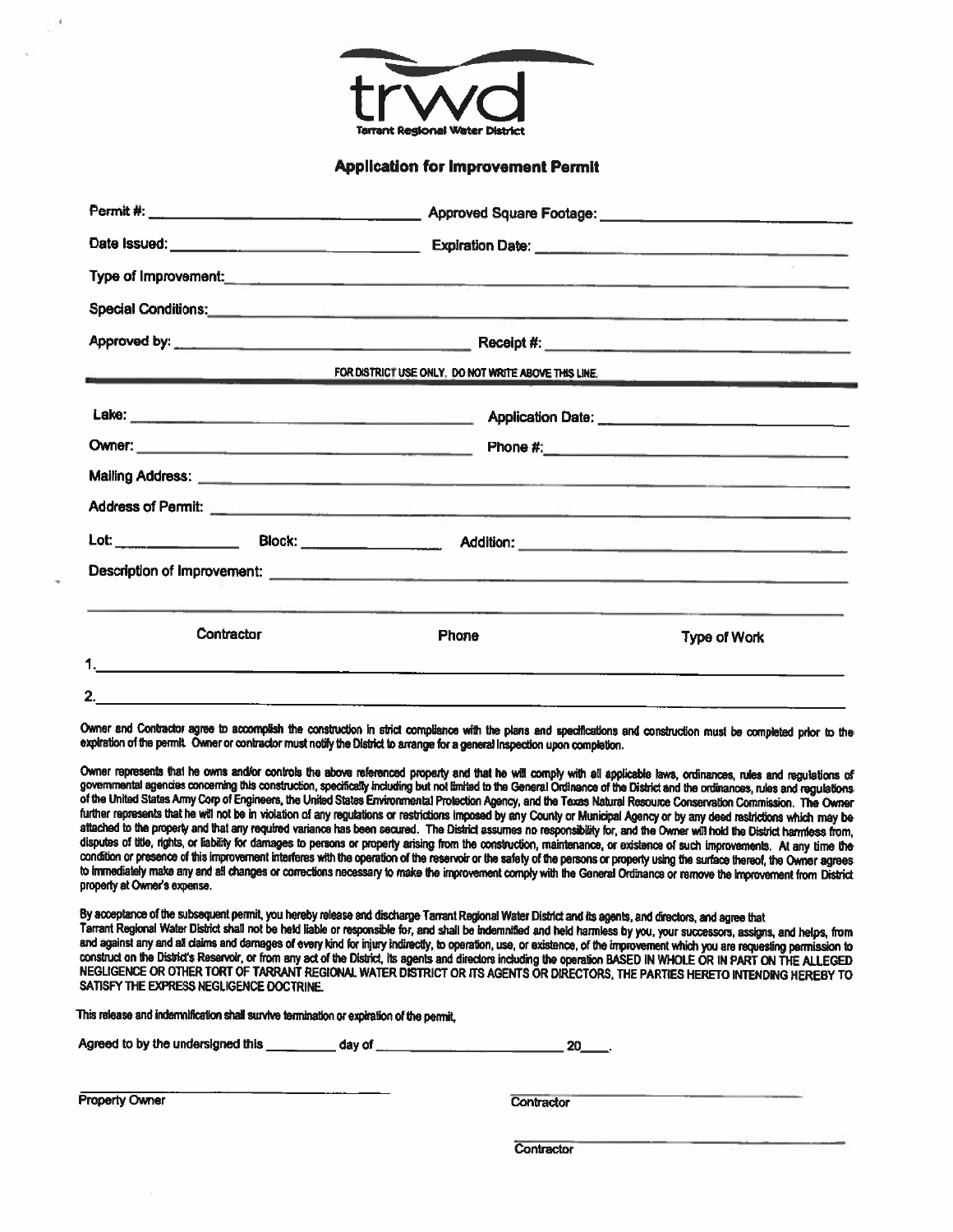## PUBLIC NOTICE

As of December 21, 2010, the Tarrant Regional Water District Board of Directors approved revisions to the District's Waste Control Order. A copy of the District's Ordinances, Guidelines and Orders may be obtained at any District office or at www.trwd.com. A new fee schedule was also approved and becomes effective January 1, 2011. The following is the current fee schedule:

| Improvement Permit Extension ----------------------------------\$50.00 |
|------------------------------------------------------------------------|
| Residential On-Site Sewage Disposal Permits --------------\$300.00     |
| Commercial On-Site Sewage Disposal Permits --------------\$400.00      |
| Residential OSSD Permit Re-inspection Fee ----------------\$150.00     |
| Commercial OSSD Permit Re-inspection Fee --------------\$200.00        |
| Subdivision Sewage Disposal Plans ----------------------------\$400.00 |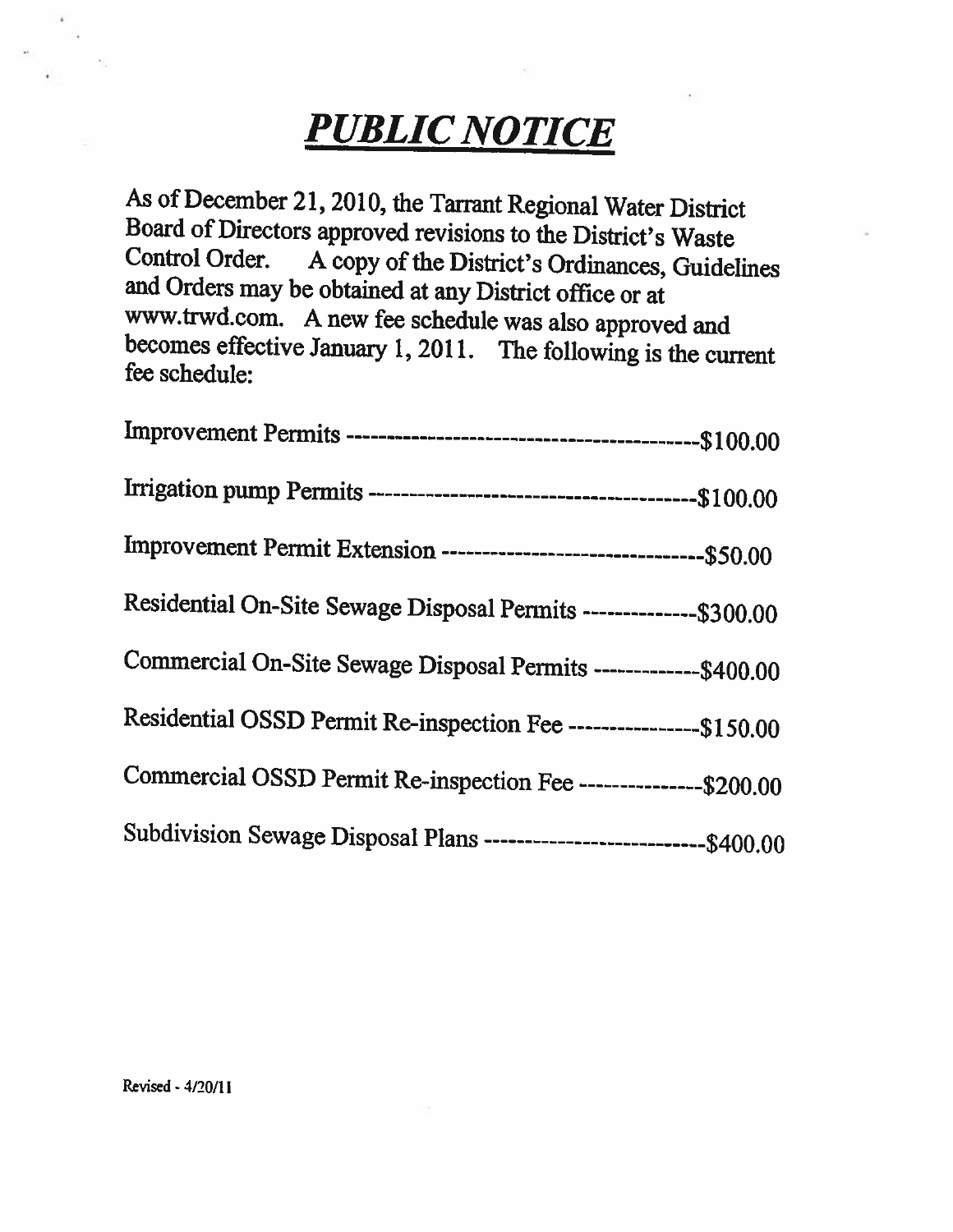## INSURANCE REQUIREMENTS FOR IMPROVEMENT CONTRACTORS Effective August 1, <sup>2000</sup>

Improvement Effective August 1, 2000, contractors who provides a service that is subject to an improvement Permit shall carry a Canamal Liability in it. Improvement Permit shall carry a General Liability Policy with a minimum coverage of \$500,000 per improvement Permit shall carry a General Liability Policy with a minimum coverage<br>of \$500,000 per occurrence and list the District as an additional insured with a<br>waiver of subrogation. Effective May 1, 2003, contractors m

available, A Certificate of Liability and a Declaration Page may be submitted if the Policy is not<br>available, however, the specific type of work that we are not the Policy is not however, the specific type of work that you perform must be listed in the and on the Declaration Page. Description of Operations and on the Declaration Page.

then If subcontractors your policy <u>must</u> It subcontractors are to be covered by your insurance policy while working on your job, then your policy **must** state that you are a General Contractor and Subcontractors are covered. If you do not intend to cover your con

**Effect are no exceptions to the above requirements.** A copy of the contractor's Certificate of Liability Coverage and the Declaration Page will be seen in the contractor's There are no Certificate of Liability Coverage and the Declaration Page will be required each time a<br>permit is submitted. The Certificate must have a validation date and the Insurance<br>Company will be required to notify the District wit Company will be required to notify the District within 30 days if the insurance policy is<br>cancelled.

Note: Insurance requirements are subject to change at the discretion of the District.

Tarrant Regional Water District  $6013$  Ashby Lane 140 FM 416<br>Trinidad, Tx. 75163 Streetman, Tx. 75859<br>(903)432-2814 (903)389-3928<br>Fax (903)432-3355 Fax (903)389-7587

4/11/03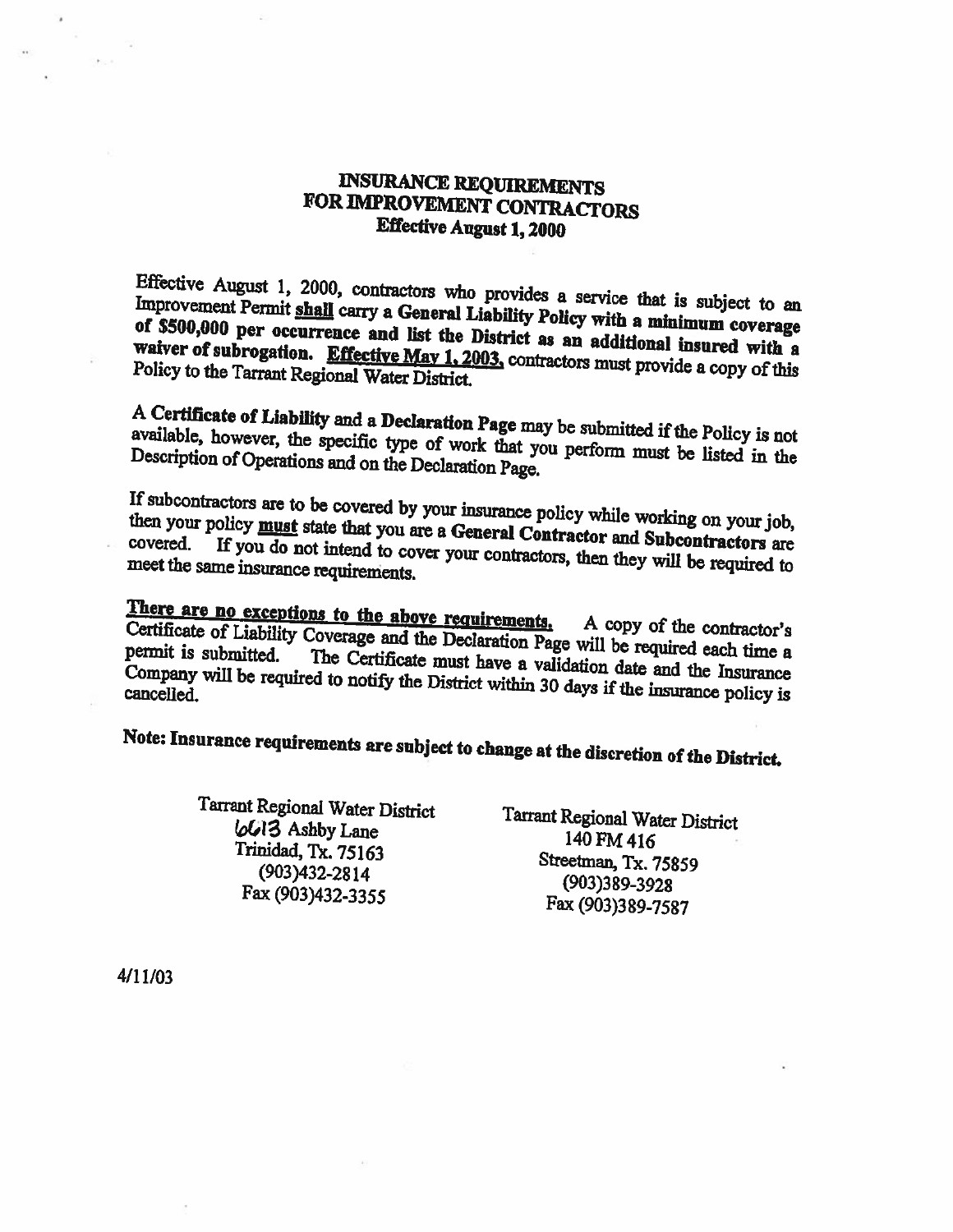# Public Notice

On April 11, <sup>2005</sup> Tarrant Regional Water District began requiring that all Improvement Permit Applications received for <sup>p</sup>iers and boat docks include provisions to display the property owner's <sup>911</sup> address. Effective August 1, <sup>2006</sup> the following guidelines wifi now be required when displaying this address. The address must be on <sup>a</sup> weather resistant 1/16" or thicker aluminum sign with four inch or larger reflective letters. The sign must be mechanically fastened and must be visible from the lakeside of the structure.

In order to improve night time visibility the District is also implementing the following requirement. Effective August 1, 2006 all structures built over the conservation elevation of the reservoir (elevation 322.00 msl) must be equipped with reflectors. The reflectors must be weather resistant <sup>p</sup>lastic, 3" or larger in diameter, white in color and mechanically fastened to the walkway support joists. The reflector spacing shall be no more than 20' apart on each side of the walkway leading out to the structure and on all four corners of the end structure.

Buckley Butler Reservoir Manager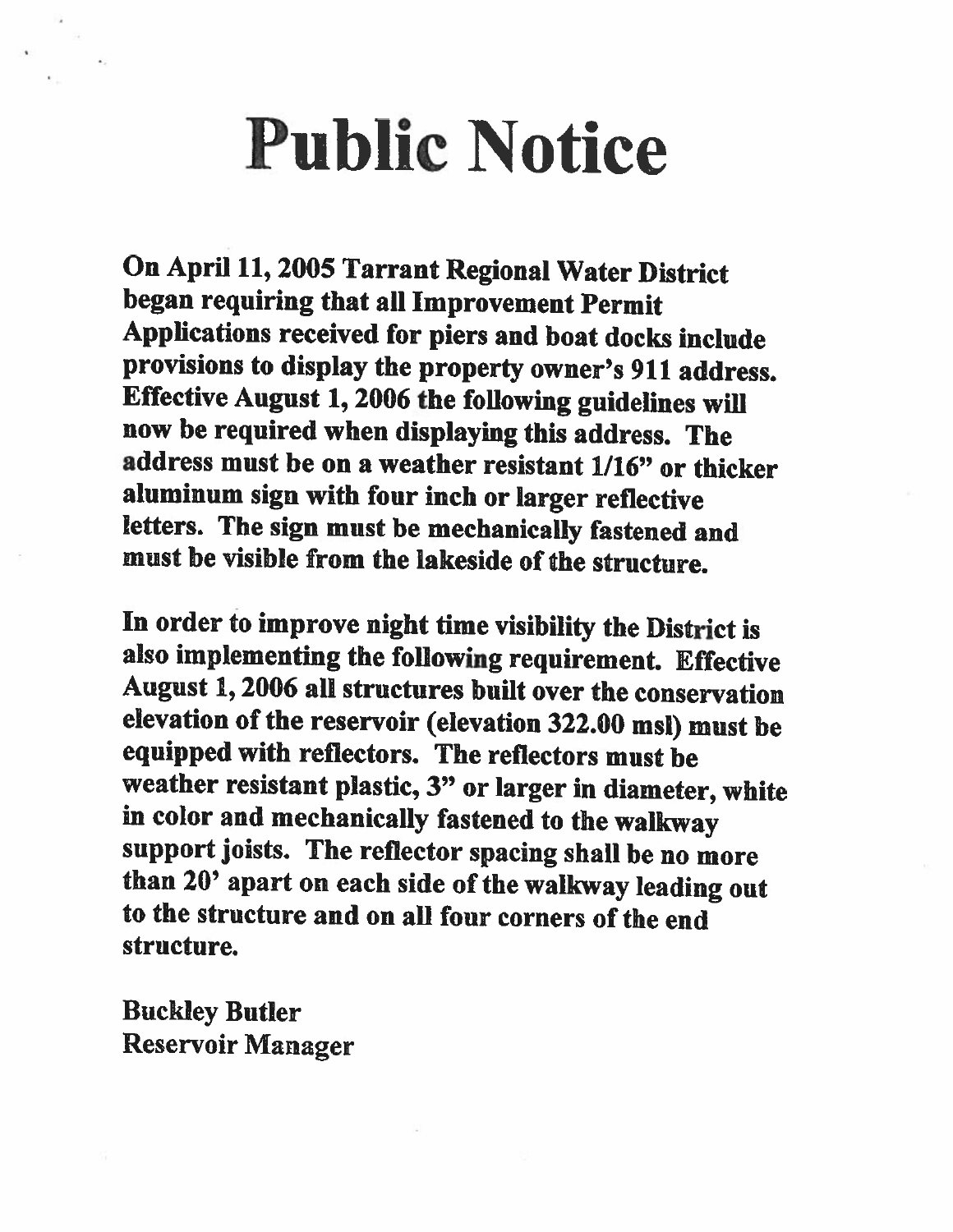## Required drawing information

- 1) Top view of proposed retaining wall and property.
	- a) The lot drawing must accurately represent the site.
	- b) State the distance between the flood storage elevation and normal poo<sup>i</sup> elevation.
	- c) State total length of wall.
	- d) State depth of wall into lake bottom.
	- e) State height of wall above lake bottom.
	- f) State wall elevation.
	- g) State size, type and distance between wall anchors.
	- h) State size, type and length of tie-backs.
	- i) State whether the wall will have returns or attach to adjacent walls, if returns are to be installed, state the length of the returns. (\*note: returns will be required if not attaching to adjacent walls)
	- j) State whether <sup>a</sup> sidewalk is to be installed. It must be shown on the drawing with its elevation above mean sea level/normal pool elevation noted and identify any overhang if desired.
	- k) Show distances of new wall in relation to existing shoreline and note its condition as well. (i.e. unimproved shoreline, old wall, etc.)
	- 1) Calculate the amount of backfill required. if you are proposing to reclaim land, you must also calculate how much storage volume of the reservoir will be displaced.
	- m) Without special circumstances and/or variances, all backfill must come from the reservoir. It must be stated on the drawings where the backfill material is coming from.
	- n) List all materials to be used during construction.
- 2) On site, pre-inspection requirements:
	- a) All lot corners must be clearly marked.
	- b) The proposed wall location must be clearly marked.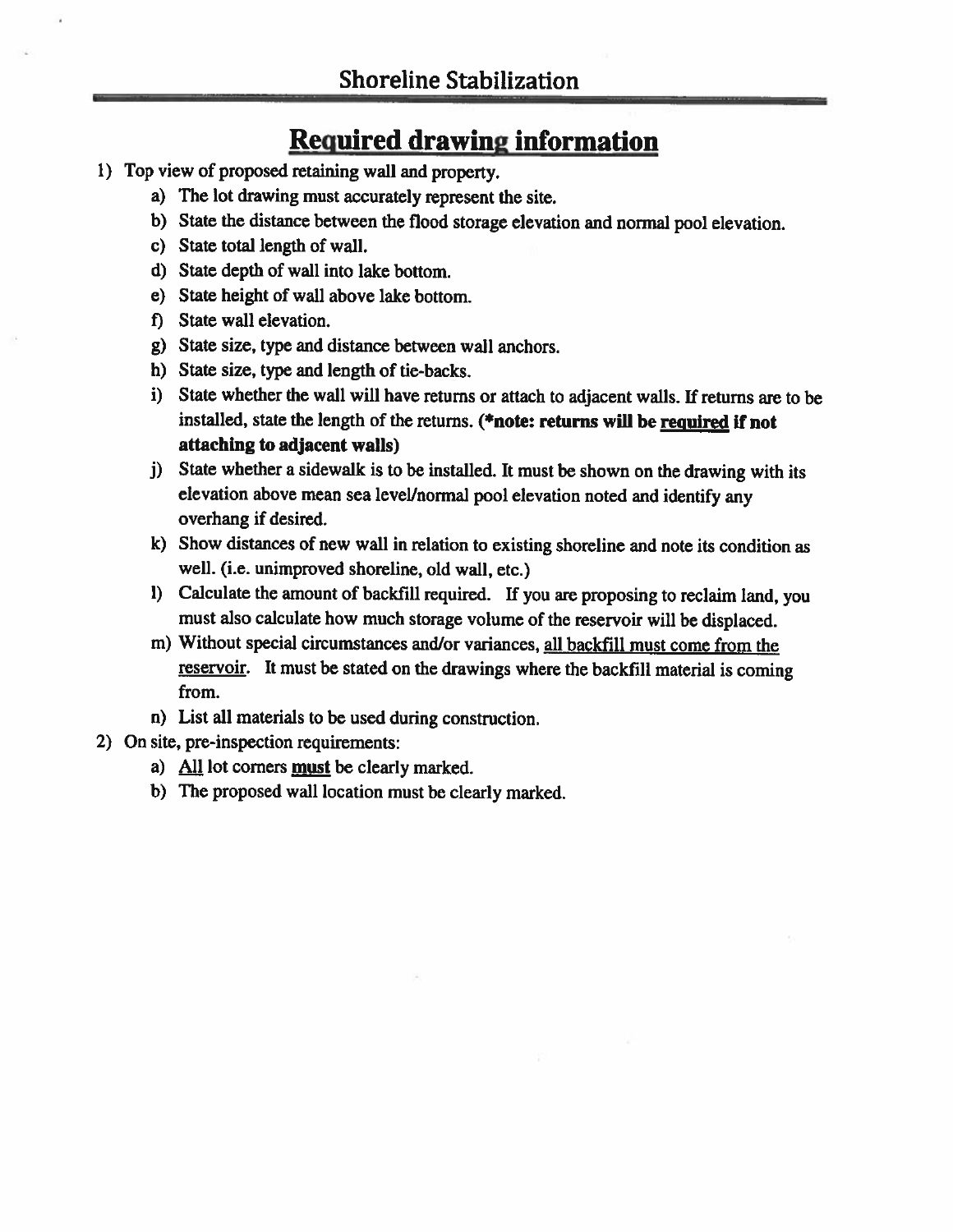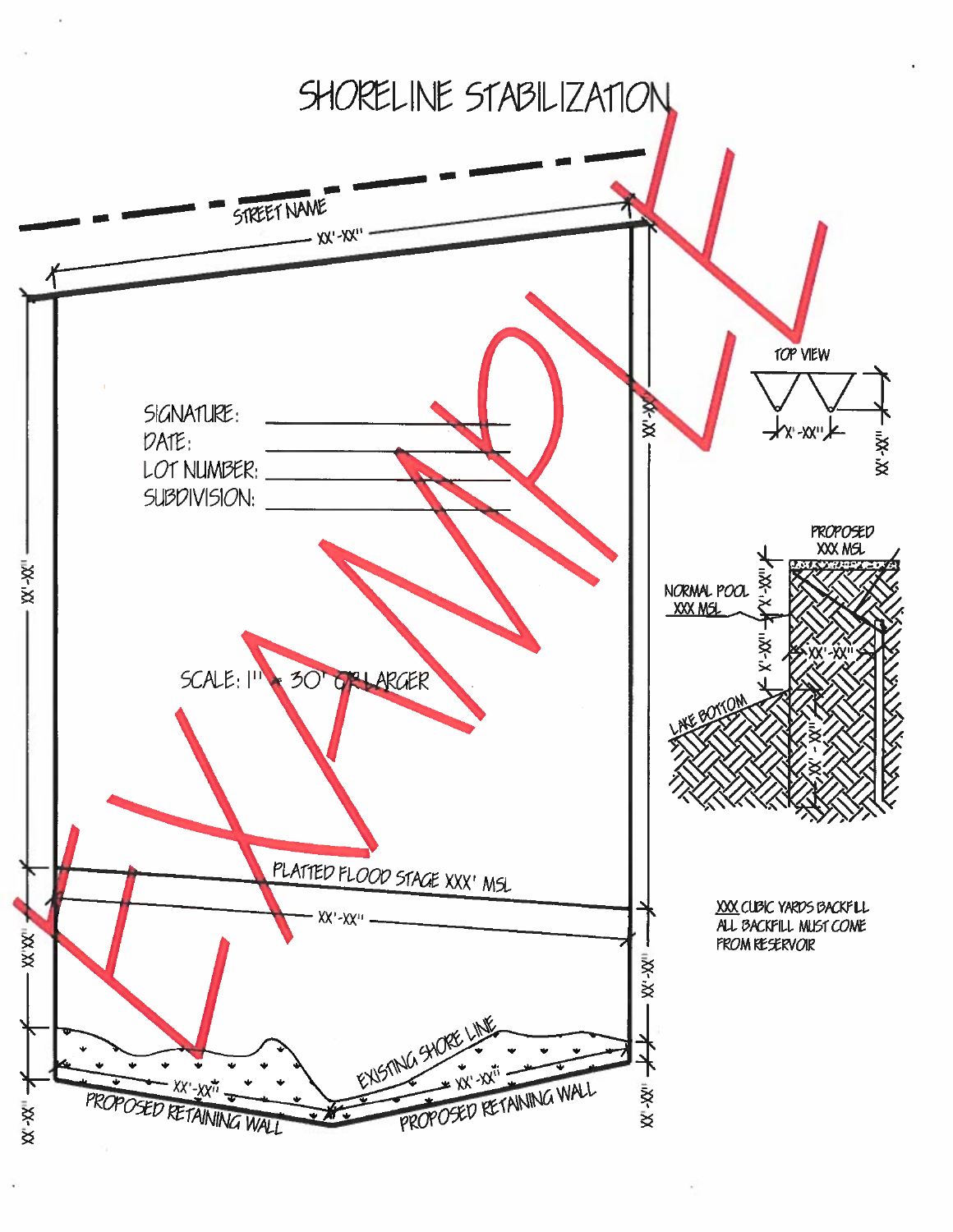## Required drawing information

- 1) Top view of proposed structure and property.
	- a) The lot drawing must accurately represent the site.
	- b) State the distance between the flood storage elevation and normal poo<sup>i</sup> elevation.
	- c) State the length of shoreline at normal poo<sup>l</sup> elevation.
	- d) State the distance between the proposed structure and the nearest side property lines at the shoreline and at the end of the structure. Minimum of 5' for any structure. Minimum of 20' for any structure over <sup>1200</sup> square feet.
	- e) State the overall distance of the structure into the reservoir.
	- f) State the overall dimensions of the structure noting the orientation of any and all boat or personal watercraft slips.
	- g) State the dimension of any storage closet (20 sq ft max.), sink, cabinet, or stairway.
- 2) Profile views of shore, lake, right, left.
	- a) State deck height above normal poo<sup>l</sup> elevation: (minimum deck height is 18" above normal pool elevation).
	- b) State height from the deck to the top-plate.
	- c) State the type of roof: (hip, gable, half gable or flat).
	- d) State the <sup>p</sup>itch of the roof if hip or gable.
	- e) State the overall distance of the structure into the reservoir.
	- f) State the overall dimensions of the structure noting the orientation of any and all boat or personal watercraft slips.
	- g) State the dimension of any storage closet, sink, cabinet, or stairway.
	- h) State the height of any hand rails if installed on the structure.
	- i) State distances between <sup>p</sup>ilings and the depth to which they will be driven.
- 3) Electrical schematic.
	- a) State the size, number, voltage and amperage of service conductors.
	- b) State the size, number, voltage and amperage of each circuits conductor.
	- c) State the irrigation pump motor size and note if it is existing or new.
	- d) State hoist motor size(s).
	- e) State total light wattage.
	- f) State types and sizes of conduits used.
- 4) On site, pre-inspection requirements.
	- a) All lot corners must be clearly marked.
	- $\underline{b}$ ) The proposed improvement location must be clearly marked.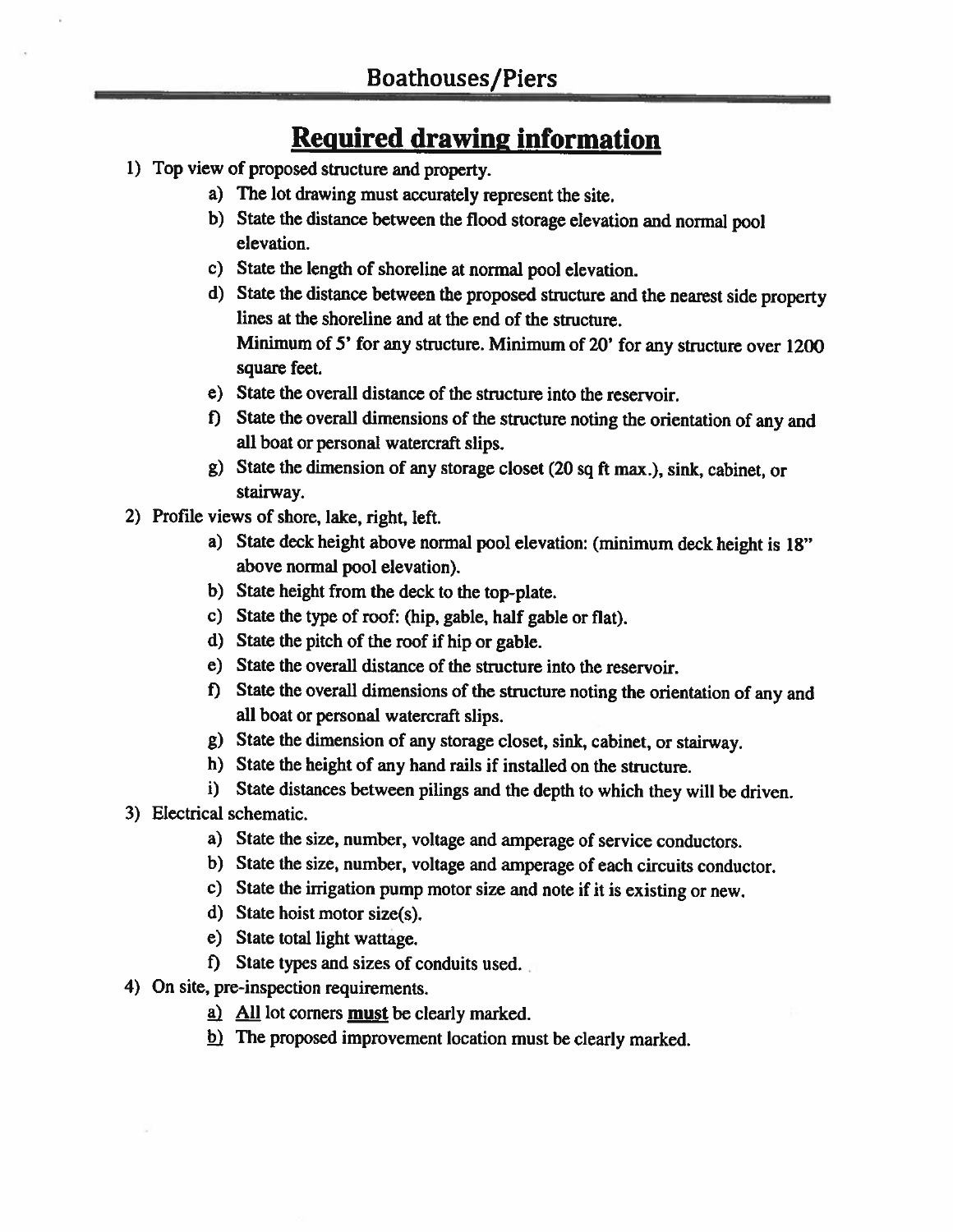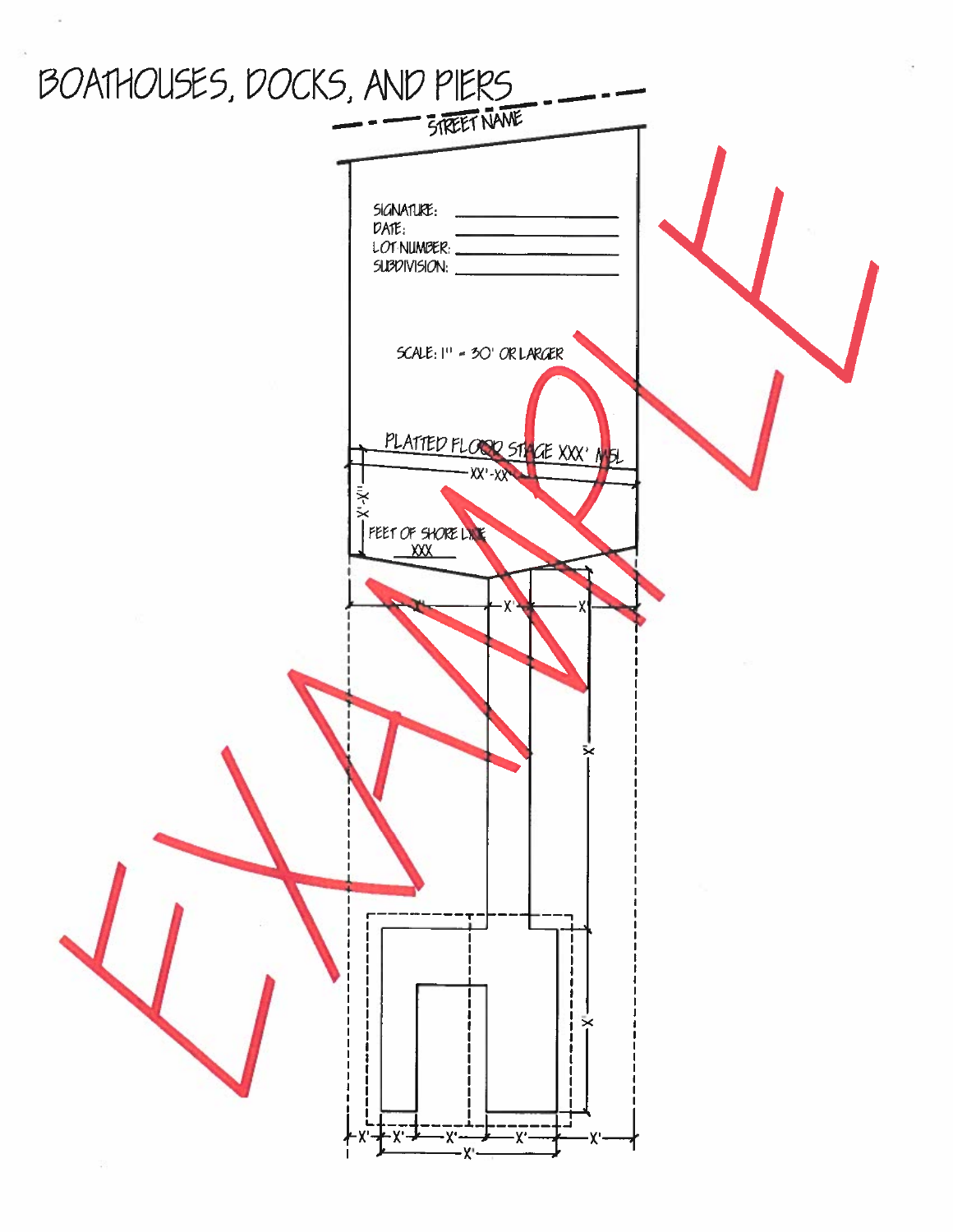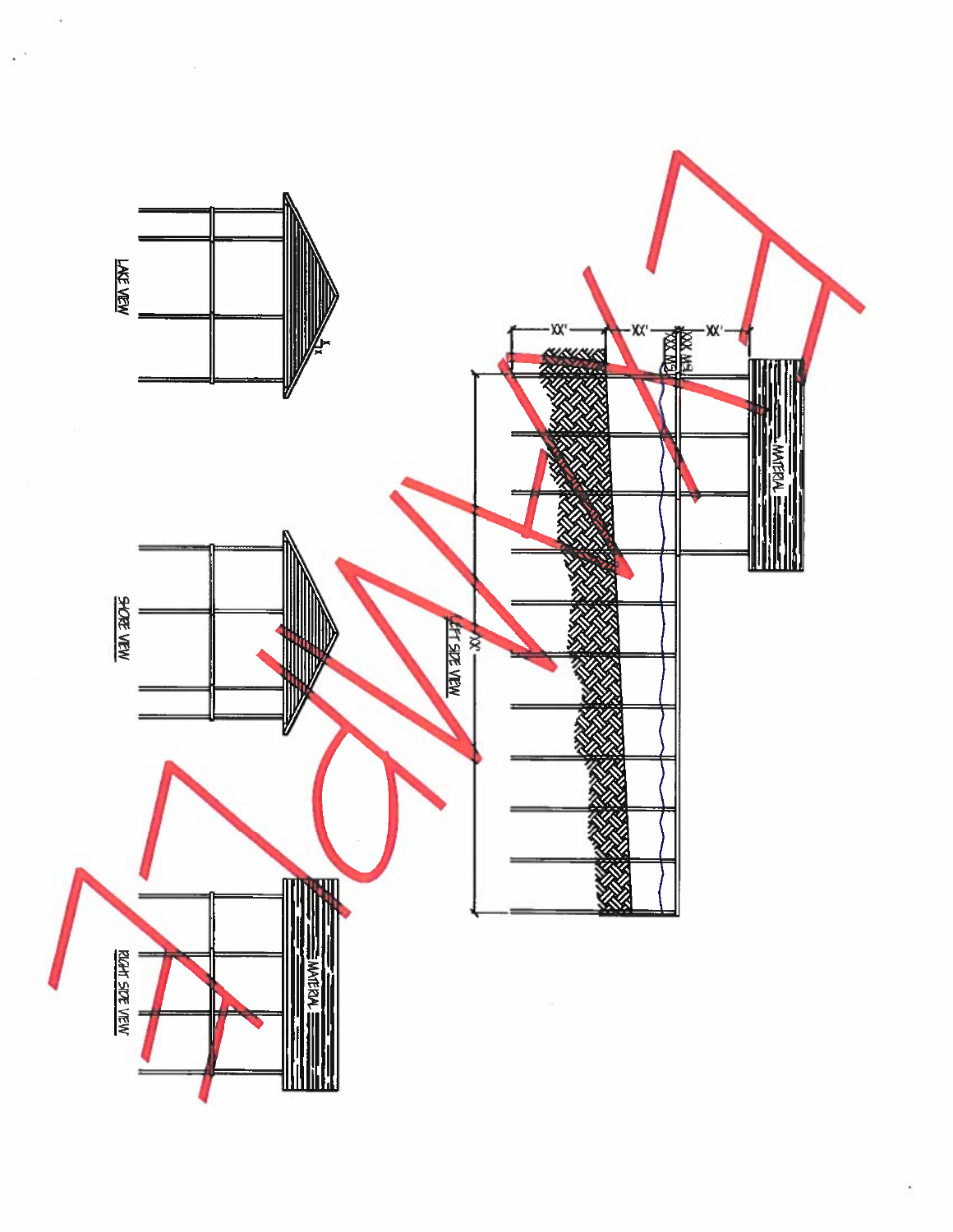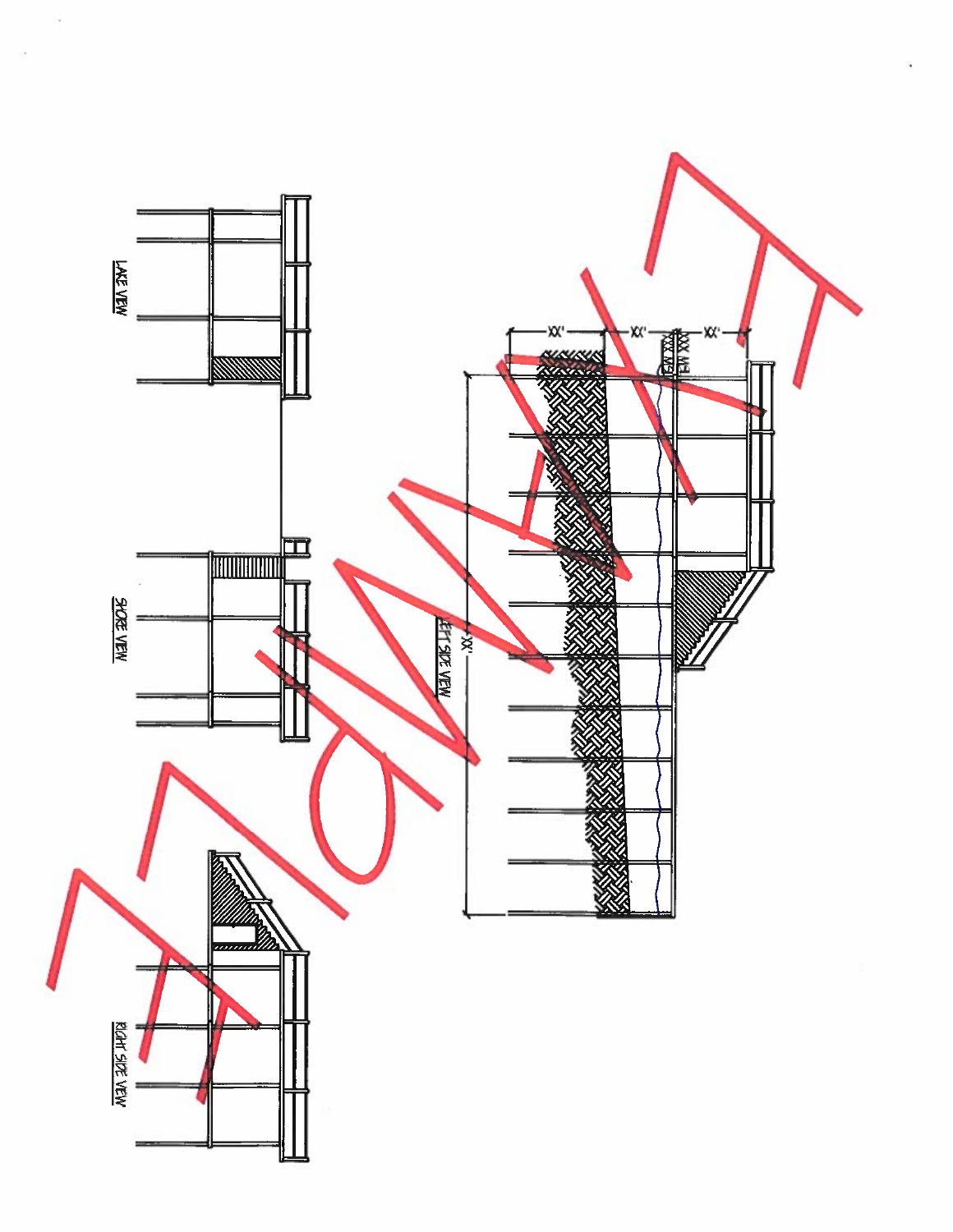#### CEDAR CREEK LAKE

#### Improvement Permit Guidelines

<sup>P</sup> permit is required for all construction, <sup>p</sup>lacement or operation of any structure, improvement of facility of any type, or to excavate or <sup>p</sup>lace fill materials, at or below elevation 325.00' (expressed in feet above mean sea level). This includes any addition or modification to any existing structure or improvement.

The conservation or spillway elevation of Cedar Creek Lake is 322,00 feet above m.s.l. The current <sup>100</sup> year flood level is 325.00. Due to the potential of shoreline flooding the District purchased <sup>a</sup> flood easement that encompasses the property between the conservation level of 322.00 and elevation 325.00. Cedar Creek Lake is <sup>a</sup> water supply and water conservation project and the level of water in the lake will vary depending on the amount of water used from the lake, evaporation rates, amounts of rainfall and runoff in the reservoir watershed and other factors.

The following must be submitted before <sup>a</sup> pennlt will be considered:

- 1. A completed application, including signatures of owner and contractor.
- 2. <sup>A</sup> recorded <sup>p</sup>lat of the property showing the shore front dimensions and location of the improvement.
- 3. Proof of ownership of the property (i.e. copy of deed, tax statement, sales contract).
- 4. Plans, specifications, construction details and <sup>a</sup> list of materials to be used. The drawing must be to scale, one inch to thirty feet (1 inch  $=$  30 feet) or larger and include views from all five sides when applicable.
- 5. <sup>A</sup> \$100.00 non-refundable application fee. Please make check or money order payable to TRWD. CASH WILL NOT BE ACCEPTEDI
- 6. Outside corners of the lot at roadside and at elevation 325.00 feet m.s.l. must be clearly marked at the time of the pre-permit inspection for <sup>a</sup> permit to be issued and remain marked throughout the construction process.
- 7. <sup>A</sup> copy of the contractor's general liability insurance policy. The District requires that all contractors working on District Reservoirs provide <sup>a</sup> Certificate of lnsuranca Each certificate must name Tarrant Regional Water District as additional insured, as well as provide <sup>a</sup> waiver of subrogation. Liability coverage shall be no less than \$500,000 per occurrence.

Applicants should allow <sup>10</sup> working days for the processing of all permit applications. <sup>A</sup> construction permit is valid for <sup>a</sup> period to be determined by the District, with <sup>a</sup> minimum of <sup>30</sup> days and <sup>a</sup> maximum of <sup>90</sup> days. <sup>A</sup> construction extension may be granted at the sole discretion of the District. The extension fee is \$50.00 and is valid for <sup>a</sup> period to be determined by the District with <sup>a</sup> maximum of <sup>90</sup> days. No more than one extension will be granted. Permits are required for alterations on existing structures. The \$100.00 fee may be waived, at the discretion of the District, for applications requesting additions to existing structures. Other than general maintenance, construction is not permitted without an approved written permit.

Any construction without <sup>a</sup> permit is <sup>a</sup> violation of the General Ordinance. At any time the condition or presence of this improvement interferes with the operation of the reservoir or the safety of the persons or property using the surface thereof, the Owner agrees to immediately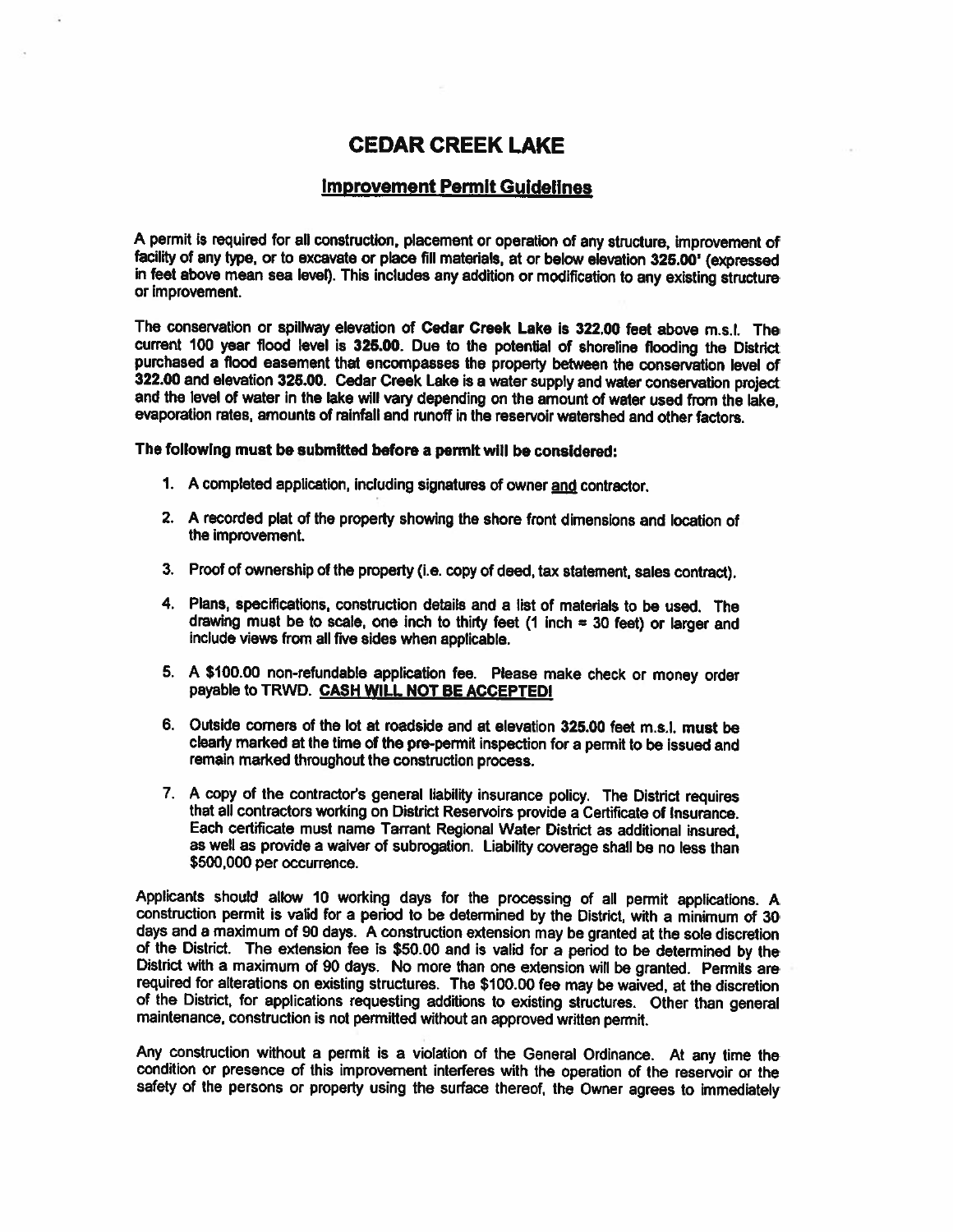make any and all changes or corrections necessary to make the improvement comply with the General Ordinance or remove the improvement from District property at Owner's expense. A person who violates the General Ordinance commits an offense. An offense is <sup>a</sup> Class C Misdemeanor and shall be subject to a civil penalty of not less than \$10.00 and not more than<br>\$1000.00 for each violation or each day of continuing violation.

#### GUIDELINES FOR RETAINING WALLS. DREDGING. AND FILL WORK

- 1. Retaining walls shall be constructed in <sup>a</sup> manner that improves the shoreline alignment. If an eroded area along the shoreline is approved by the District to be reclaimed then the backfill material must also be reclaimed from the reservoir.
- 2, Approved materials for seawalls include concrete, soil cement, minimum <sup>8</sup> gauge steel sheet <sup>p</sup>iling, PVC sheet <sup>p</sup>iling, pressure treated lumber, and rip rap. Other materials with <sup>a</sup> long life expectancywill be considered. Creosote materials will not be approved.
- 3. All dredging activity must be performed in such <sup>a</sup> manner that will maintain <sup>a</sup> gently sloping lake bottom and prevent the formation of holes or sudden drop-offs.
- 4. All construction activities disturbing the soil at or below the flood flowage boundary of the reservoir must employ erosion control practices to minimize the amount of sediment entering the reservoir.
- 5. All dredged materials shall be <sup>p</sup>laced in such <sup>a</sup> manner as to prevent any sediment runoff back into the reservoir. Containment and/or silt screens may be required.
- 6. The District recommends that before any dredging contractor begins work that helshe first call 1-800-DIGTESS (1-800-344-8377) to determine if underground utilities are located in the area.

#### GUIDELINES FOR IRRIGATION SYSTEMS

- 1. The use of raw water from Cedar Creek for irrigation purposes shall be limited to irrigation of residential shoreline property that is contiguous to the reservoir.
- 2. Water transmission lines will not be allowed to cross any public thoroughfare.
- 3. The electrical services shall be installed in accordance with the National Electric Code as amended and revised. The District performs cursory electrical inspections for general compliance only. The homeowner is advised to have a licensed electrician, electrical inspector, or other professional with expertise in electrical installations to inspect all electrical components to ensure that the installation meets all requirements specified in the National Electric Code.
- 4. A permit fee of \$100.00 will be assessed.
- 5. Submersible pumps shall not be <sup>p</sup>laced in District Reservoirs.
- 6. The intake for above ground pumps will be located and anchored in <sup>a</sup> manner so as not to be <sup>a</sup> hazard to navigation or recreation.

 $\mathbf{r}$ 

K:WebSite2010Wseful Links\Forms.Permits\Cedar Creek Only\CC Improvment Guldelines.doc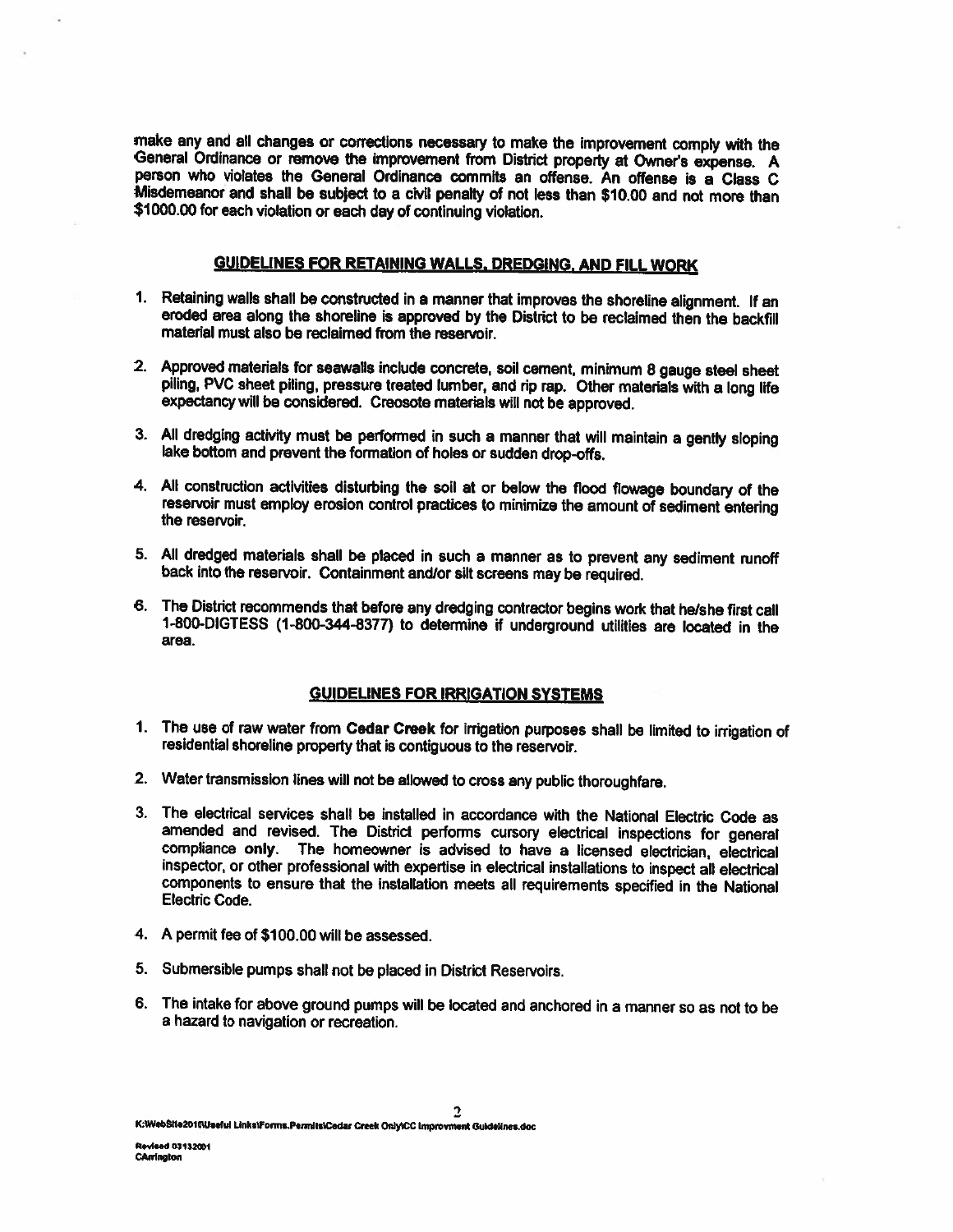#### GUIDELINES FOR STRUCTURE IMPROVEMENT

- 1. If <sup>a</sup> residence cannot be built or <sup>p</sup>laced on <sup>a</sup> lot, an improvement may not be permitted for that property.
- 2. Community boat structures will be considered commercial operations and therefore fall under the Commercial Facilities Ordinance.
- 3. The area measured is to be the largest area at the end of <sup>a</sup> walkway. The largest area may be either the outside corners of the structure or the roofline if ft has more than <sup>a</sup> two-foot overhang.
- 4. The maximum size allowed for any structure is determined as follows:
	- a. Eight (8) square feet of structure is allowed per linear foot of shoreline owned up to 150 linear feet (1200 square feet).
	- b. An additional four (4) square feet of structure is allowed for each linear foot of shoreline owned from 151-250 linear feet (1,204-1,600 square feet).
	- c. An additional two (2) square feet of structure is allowed for each linear foot of shoreline owned from 251-450 linear feet (1,602-2,000 square feet).
	- d. An additional one (1) square foot of structure is allowed for each linear foot of shoreline owned over 450 linear feet.
	- e. The area measurement shall exclude one walkway not to exceed eight (8) feet wide to the distance as is practical so as not to impair navigation and to maintain continuity with the<br>shoreline. The maximum square footage may not be allowed in all cases.
- 5. Where large undivided tracts or multiple lots are used to determine the maximum area of an improvement, an agreement shall be signed and recorded whereby the linear footage of shoreline for a certain area is set aside and cannot be used for the future determination of other structures.
- 6. No par<sup>t</sup> of an improvement can be closer than five feet to the property line, excluding fences, sidewalks and retaining walls. Structures over <sup>1200</sup> square feet must be twenty feet from property lines.
- 7. No structure may occupy more than one third of any channel width and in no case shall any par<sup>t</sup> of the structure come within ten feet of the centerline of the channel. Exceptions may be granted for structures located at the end of <sup>a</sup> channel.
- 8. There will be no living quarters built over any area below the spiliway elevation of <sup>a</sup> reservior whether it be spanned, cantilevered or by other means.
- 9. Enclosed structures are not allowed on District Reservoirs. In order to protect a raised boat within a dock from the elements, solid sides on the dock will only be permitted for a maximum of two (2) feet downward from t screen fabric, doors, glass, etc.) may be installed below the two (2) foot sidewall.
- 10. <sup>A</sup> small storage area is allowed on the structure for tackle, life jackets, etc. <sup>A</sup> twenty (20) square foot enclosure shall be considered maximum for any such storage area.

3

K:WebSite2010Wseful Links\Forms.Permits\Cedar Creek Only\CC improvment Guidelines.doc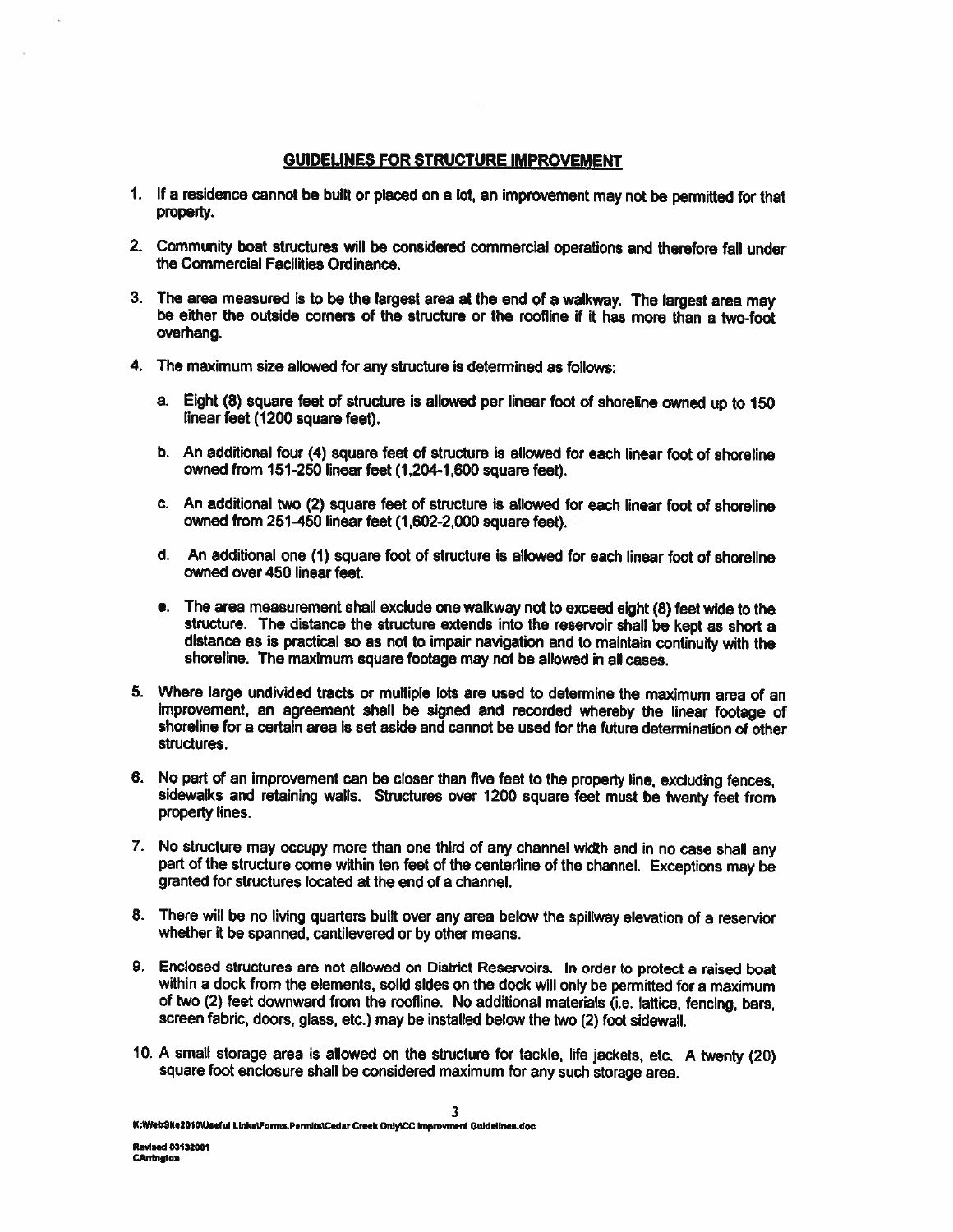- 11. No toilet facilities of any type will be allowed on structures.
- 12. Fuel pumping facilities are not allowed on any non-commercial facility or watercraft.
- 13. <sup>A</sup> three-story sun deck will not be approved.
- 14. Any structure that extends more than fifty feet from the shoreline shall be equipped with a light<br>from dusk to dawn. At the discretion of the District, additional lighting may be required on<br>docks exceeding 50 feet. Ci structure and shall be white. The homeowner or contractor may also be required to provide<br>temporary safety lighting during the construction of any improvement extending into the reservoir. If required, lighting must be located on the end of the structure during construction<br>and remain until permanent lighting is installed.
- 15. The deck of <sup>a</sup> structure shall be no less than 18 inches above elevation 322.00 feet msl.
- 16. The electrical services shall be installed in accordance with the National Electric Code as amended and revised. A complete electrical plan must be provided with the application. The District performs cursory electrical inspections for general compliance only. The homeowner<br>is advised to have a licensed electrician, electrical inspector, or other professional with<br>expertise in electrical installations
- 17. All materials exposed to the elements shall be cedar, redwood, treated wood, concrete or steel materials. Other materials with long life expectancy will be considered. No metal barrels may be used for flotation. Only extruded (closed cell) polystyrene or foam bead expanded polystyrene that is encased in a high quality protective cover and that has been approved by the District may be used for flo structures must be made using the approved encapsulated polystyrene. Creosote treated materials will not be permitted below conservation level.
- 18. AU connections below the walkway shall be bolted with galvanized, zinc <sup>p</sup>lated, cadmium <sup>p</sup>lated or stainless steel bolts. Steel materials may be welded. Other connections may be nailed or attached by screws.
- 19. All construction activities disturbing the soil at or below the flood flowage boundary of the reservoir must employ erosion control practices to minimize the amount of sediment entering the reservoir.
- 20. Steel <sup>p</sup>ilings shall be <sup>a</sup> minimum of two and seven eighths inches (2 7/8) in diameter. Wood <sup>p</sup>ilings must be pressure treated and at least six inches in diameter. Creosote <sup>p</sup>ilings will not be allowed.
- 21. The roof of <sup>a</sup> structure shall have <sup>a</sup> maximum of <sup>4</sup> in <sup>12</sup> <sup>p</sup>itch.
- 22. A permit issued by the District in no way releases the improvement owner from the responsibility of meeting the requirements of Federal, State, County or City regulations or any Development Deed Restrictions that may a
- 23. Circumstances will arise in which some of the above guidelines may not be practicable. In these cases, the District management reserves the right to use its own discretion.
- 24. Improvements are <sup>p</sup>laced on District property at the District's sole discretion.

K:WebSite2010\Useful Links\Forms.Permits\Cedar Creek Only\CC Improvment Guldelines.doc

4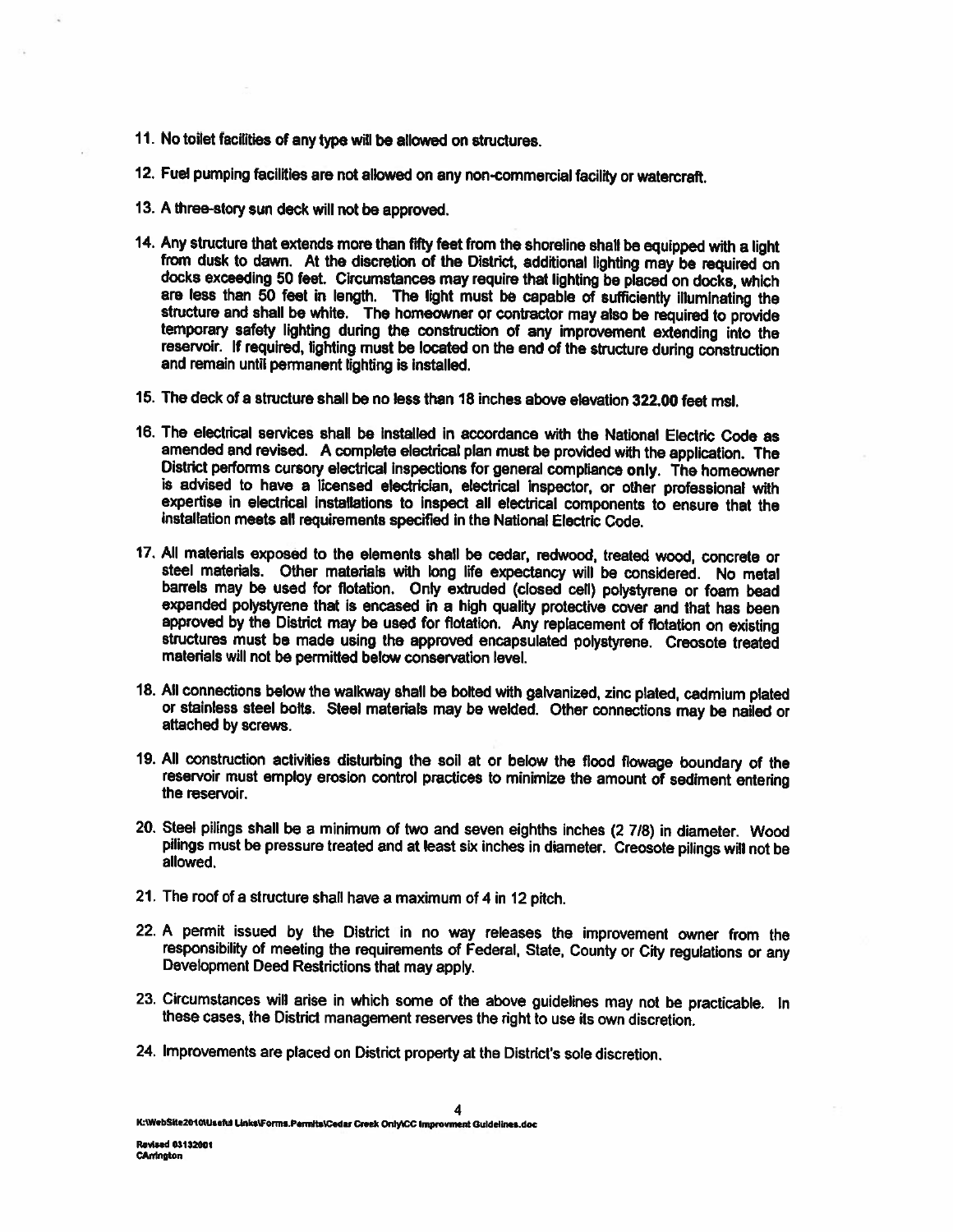## MINIMUM REQUIREMENTS FOR ELECTRICAL INSTALLATIONS

#### ON TRWD EASEMENTS AND PROPERTIES

#### EFFECTIVE DECEMBER 1, 2012

- 1) MINIMUM SIZE WIRE SHALL BE #12 AWG.
- 2) WIRE SHALL BE LISTED AS SUITABLE FOR WET LOCATIONS.
- 3) ALL WIRE INSTALLED IN DAMP OR WET LOCATIONS SHALL BE IN CONDUIT. MC CABLE MAY BE INSTALLED IN ENCLOSED CEIUNGS AND WALLS ONLY.
- 4) ALL UNDERGROUND SPLICES SHALL BE IN <sup>A</sup> HANOHOLE AND COVERS SHALL NOT BE BELOW FINISHED GRADE.
- 5) ALL ENCLOSED CONDUCTORS AND ANY SPLICES OR TERMINATIONS IN HANDHOLES, IF PRESENT, SHALL BE LISTED AS SUITABLE FOR WET LOCATIONS.
- 6) HANDROLE ENCLOSURE COVERS SHALL HAVE AN IDENTIFYING MARK OR LOGO THAT PROMINENTLY IDENTIFIES THE FUNCTION OF THE ENCLOSURE, SUCH AS "ELECTRIC".
- 7) WIRE FROM MOTOR TO PLUG IN DEVICE SHALL BE JUNIOR HARD SERVICE CORD SUITABLE FOR WET LOCATIONS.
- 8) ALL SUB-PANELS SHALL HAVE RAINTIGHT ENCLOSURES.
- 9) ALL SUB-PANELS SHALL BE LOCATED ON THE FIRST FLOOR LEVEL AND BE READILY ACCESSIBLE.
- 10) GROUNDING CONDUCTORS SHALL BE ISOLATED FROM THE NUETRAL CONDUCTORS IN THE SUB-PANEL.
- 11) OVERCURRENT PROTECTION FOR ALL BRANCH CIRCUITS SHALL BE <sup>20</sup> AMPS OR GREATER.
- 12) ALL OUTLET CIRCUITS UP TO <sup>240</sup> VOLTS SHALL HAVE GFCI PROTECTION.
- 13) ALL BRANCH AND FEEDER CIRCUITS ON FLOATING BOATHOUSES SHALL HAVE GFCI PROTECTION.
- 14) ALL RECEPTACLES AND SWITCHES SHALL BE RATED FOR <sup>A</sup> MINIMUM OF <sup>20</sup> AMPS.
- 15) ALL OUTLET AND RECEPTACLE BOXES SHALL BE MOLDED WI HUBS EXCEPT WHEN TOTALLY ENCLOSED WITHIN STORAGE AREA WALLS OR CEILINGS. (WALLS AND CEILINGS FINISHED OUT ON BOTH FACES)
- 16) A) ON FIXED STRUCTURES, ALL SWITCHES, RECEPTACLES, PANEL-BOARDS AND JUNCTION BOXES SHALL BE AT LEAST <sup>4</sup> FEET ABOVE THE NORMAL POOL LEVEL (CC —322.00 ELEV. & RC — 315.00 ELEV.) AND <sup>30</sup> INCHES ABOVE FIRST FLOOR DECKS. B) ON FLOATING STRUCTURES, ALL SWITCHES, RECEPTACLES, PANEL-BOARDS AND JUNCTION BOXES SHALL BE AT LEAST <sup>30</sup> INCHES ABOVE THE WATER LEVEL AND <sup>12</sup> INCHES ABOVE FIRST FLOOR DECKS.
- 17) ALL SWITCHES AND RECEPTACLES IN DAMP LOCATIONS SHALL HAVE RAINTIGHT COVERS.
- 18) ALL SWITCHES AND RECEPTACLES IN WET LOCATIONS SHALL HAVE WEATHERPROOF IN-USE COVERS.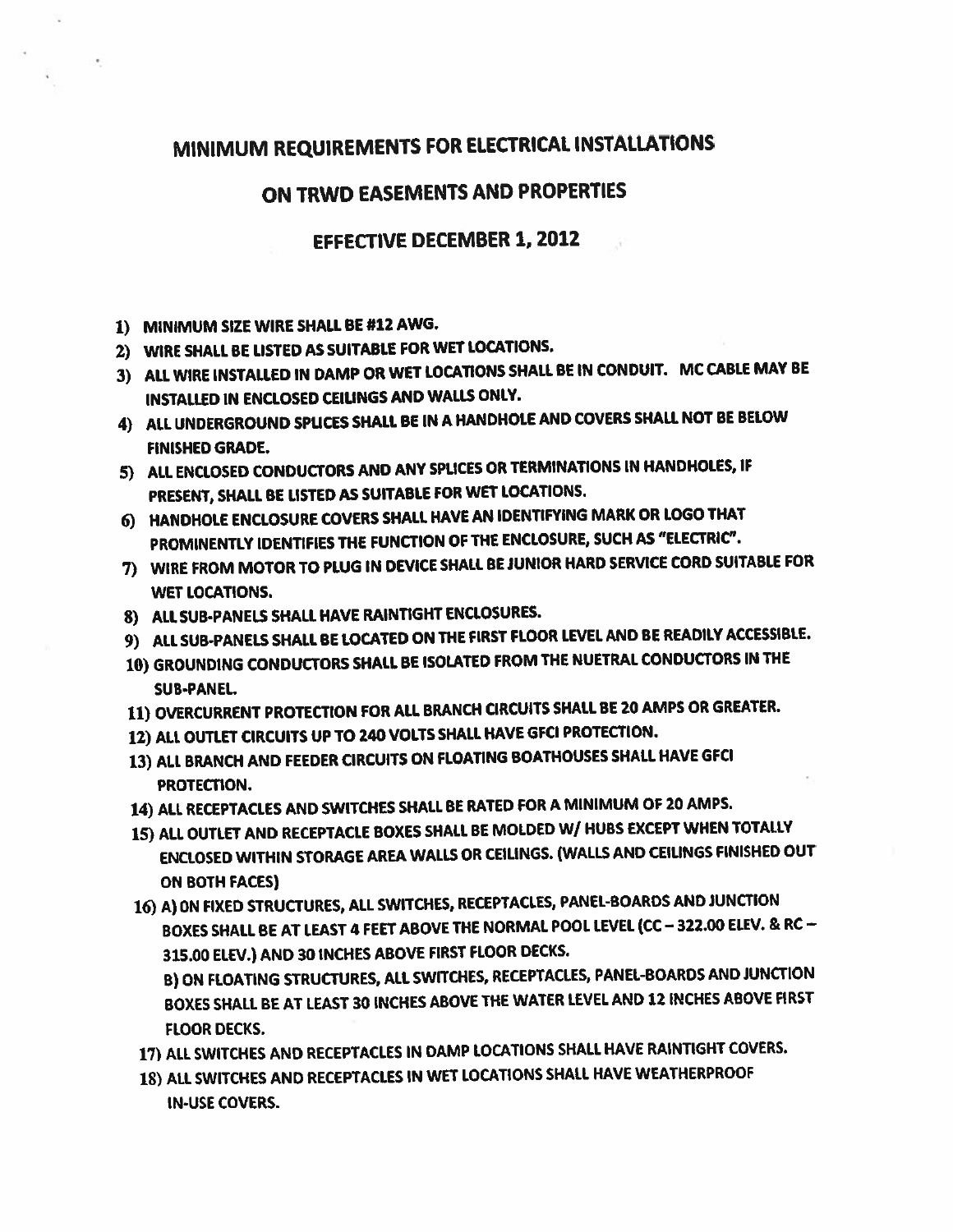- 19) ALL LUMINAIRES INSTALLED IN WET LOCATIONS SHALL BE MARKED "SUITABLE FOR WET LOCATIONS".
- 20) ALL LUMINAIRES INSTALLED IN DAMP LOCATIONS SHALL BE MARKED "SUITABLE FOR WET LOCATIONS" OR "SUITABLE FOR DAMP LOCATIONS".
- 21) FLEXIBLE CONDUIT, USED IN RACEWAY SYSTEMS THAT ARE UTILIZED AS ThE GROUNDING CONDUCTOR SHALL BE THE LIQUIDTIGHT FLEXIBLE METAL CONDUIT TYPE AND ALL BOXES AND ENCLOSURES, IN SUCH RACEWAYS, SHALL BE METAL
- 22) THE ONLY FIRST LEVEL PORTIONS OF <sup>A</sup> BOATHOUSE THAT ARE CONSIDERED TO BE DRY LOCATIONS ARE ENCLOSED CEILINGS AND WALLS. (WALLS AND CEILINGS FINISHED OUT ON BOTH FACES)
- 23) THE ONLY SECOND LEVEL PORTIONS OF <sup>A</sup> BOATHOUSE THAT ARE CONSIDERED TO BE DRY LOCATIONS ARE ENCLOSURES WHERE THE FLOORS ARE SOLID AND, THE WALLS AND CEILINGS ARE FINISHED OUT ON BOTH FACES. THESE ENCLOSURES SHALL BE COMPLETE WITH OPERATIONAL DOORS AND WINDOWS.

NOTE: ALTHOUGH THESE TYPE ENCLOSURES ARE CLASSIFIED AS "DRY", OUTLETS SHALL HAVE GFI PROTECTION.

24) ALL ELECTRICAL INSTALLATIONS PERMITTED BY THE DISTRICT SHALL BE PERFORMED ACCORDING TO THE NATIONAL ELECTRICAL CODE BY AN ELECTRICAL CONTRACTOR UCENSED BY THE TEXAS DEPARTMENT OF LICENSE AND REGULATION.

#### **DEFINITIONS**

- 1. DRY LOCATION-A LOCATION NOT NORMALLY SUBJECT TO DAMPNESS OR WETNESS. A LOCATION CLASSIFIED AS DRY MAY BE TEMPORARILY SUBJECT TO DAMPNESS OR WETNESS, AS IN THE CASE OF A BUILDING UNDER CONSTRUCTION.
- 2. DAMP LOCATION-LOCATIONS PROTECTED FROM WEATHER AND NOT SUBJECT TO SATURATION OF WATER OR OTHER LIQUIDS BUT SUBJECT TO MODERATE DEGREES OF MOISTURE. EXAMPLES OF SUCH LOCATIONS INCLUDE PARTIALLY PROTECTED LOCATIONS UNDER CANOPIES, MARQUEES, ROOFED OPEN PORCHES, AND LIKE LOCATIONS, AND INTERIOR LOCATIONS SUBJECT TO MODERATE DEGREES OF MOISTURE, SUCH AS BASEMENTS, SOME BARNS, AND SOME COLD STORAGE WAREHOUSES.
- 3. WET LOCATIONS-INSTALLATION UNDERGROUND OR IN CONCRETE SLABS OR MASONRY IN DIRECT CONTACT WITH THE EARTH; IN LOCATIONS SUBJECT TO SATURATION WITH WATER OR OTHER LIQUIDS, SUCH AS VEHICLE WASHING AREAS; AND IN UNPROTECTED LOCATIONS EXPOSED TO WEATHER.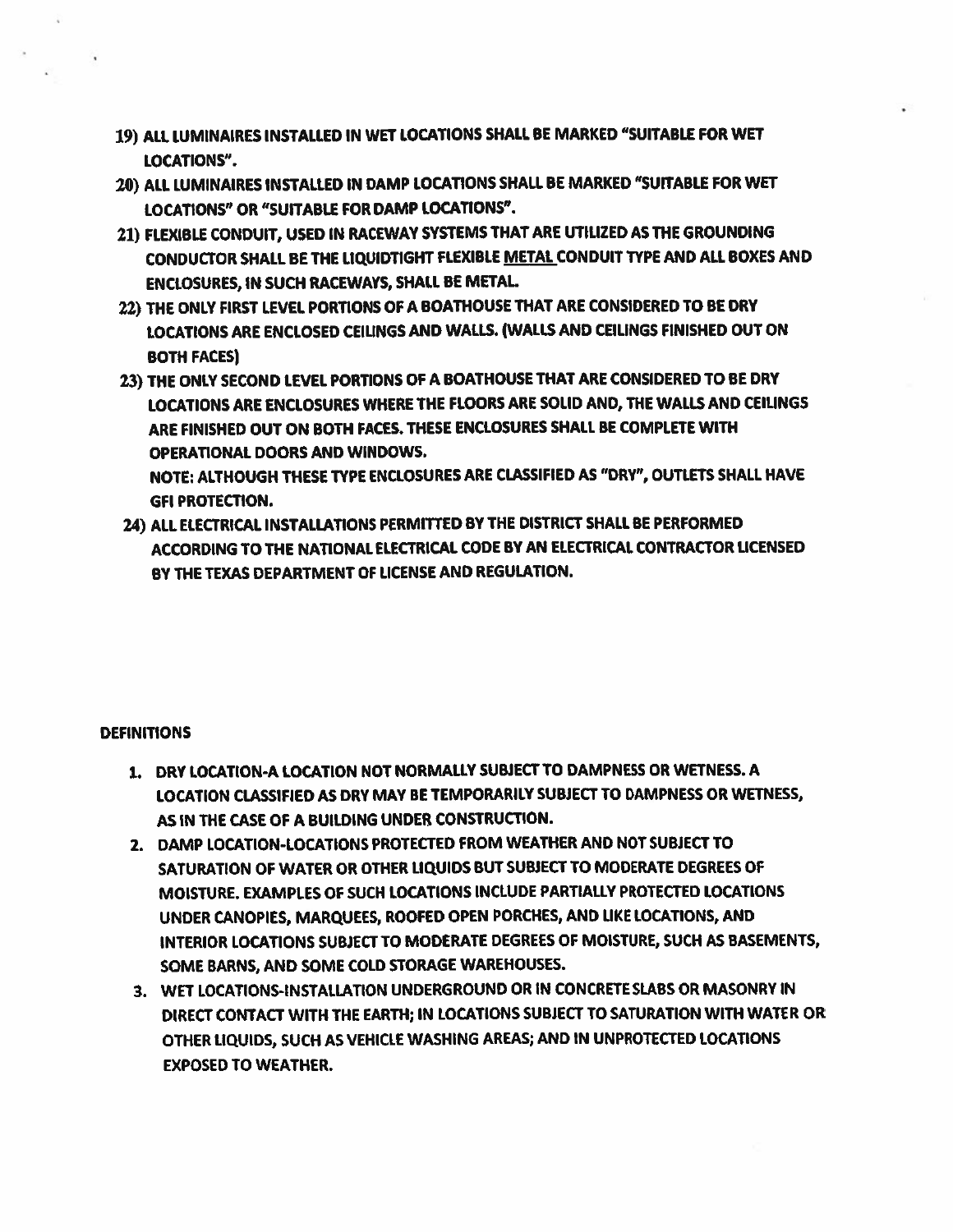

October 14, 2019

Dear Property Owners and Contractors,

As par<sup>t</sup> of our Residential Improvement Permitting requirements, TRWD requires residential Improvements that are constructed on or over TRWD owned waters to comply with the National Electric Code (NEC). A recent update to the NEC included the following:

<sup>N</sup> 555.24 Signage. Permanent safety signs shall be installed to <sup>g</sup>ive notice of an electrical shock hazard risk to persons using or swimming near <sup>a</sup> pier, boat dock or marina which has electrical service. All such improvements shall comply with all of the following;

- 1. The signage shall comply with 11O.21(B)(1) and be of sufficient durability to withstand the environment.
- 2. The signs shall be clearly visible from all approaches to <sup>a</sup> <sup>p</sup>ier, boat dock or marina facility.
- 3. The signs shall state "WARNING POTENTIAL SHOCK HAZARD ELECTRICAL CURRENTS MAY BE PRESENT IN THE WATER."

<sup>N</sup> 555.3 Ground Fault Protection. The overcurrent protective devices that supply the marina, boatyards, and commercial and non-commercial docking facilities shall have ground-fault protection not exceeding 30 mA.

Effective December 1,2019 TRWD will require that all improvement permit applications submitted to our office whether for entirely new structures, add-ons to existing structures, or other modifications below conservation level include these new requirements.

Please contact our office with any questions at (903) 432-2814.

Sincerely,

Buckley Butler Reservoir Manager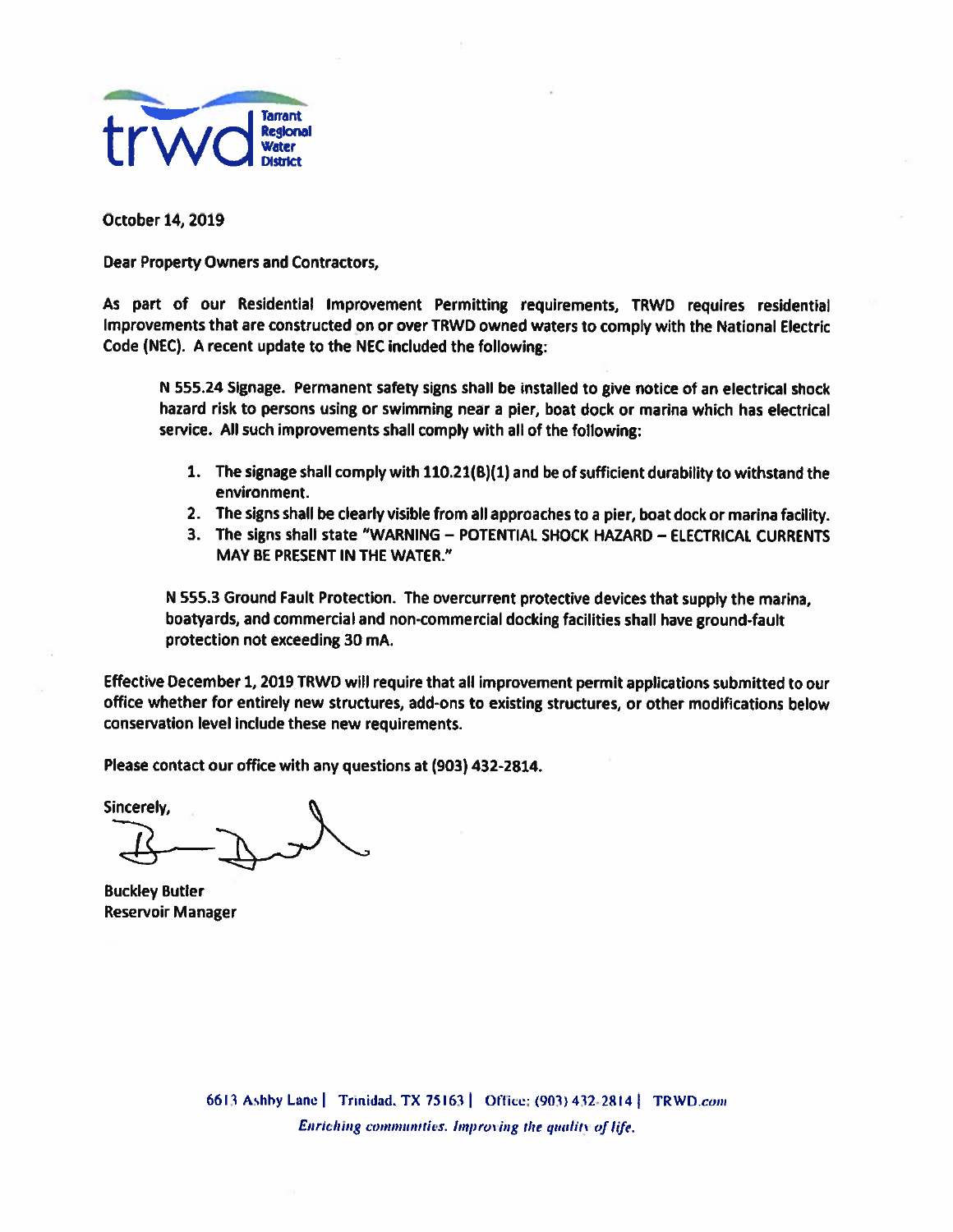|                                                  |                                                                                                                                                                                  | A MINIMUM OF 4' ABOVE THE NORMAL POOL<br>SHALL BE RATTED FOR 20 AMPS OR GREATER.<br>6) ALL PLUG-IN DEVICES FOR MOTORS SHALL BE<br>2) ALL WIRE SHALL BE LISTED AS SUITABLE FOR<br>3) ALL RECEPTACLE OUTLETS AND SWITCHES.<br>LEVEL AND 30" ABOVE FIRST FLOOR DECKS.<br><b>S) ALL SWITCHES AND OUTLETS SHALL BE</b><br>4) ALL SWITCHES AND OUTLETS SHALL<br><b>ADDITIONAL REQUIREMENTS</b><br>HAVE WATER TIGHT COVERS.<br>1) MINIMUM SIZE WIRE IS #12.<br>WET LOCATIONS.<br>SI CORD.<br>Name: |
|--------------------------------------------------|----------------------------------------------------------------------------------------------------------------------------------------------------------------------------------|---------------------------------------------------------------------------------------------------------------------------------------------------------------------------------------------------------------------------------------------------------------------------------------------------------------------------------------------------------------------------------------------------------------------------------------------------------------------------------------------|
|                                                  |                                                                                                                                                                                  | Address:                                                                                                                                                                                                                                                                                                                                                                                                                                                                                    |
| <b>REQUIRED INFORMATION</b>                      | <b>CTOR NOTES</b><br><b>CONTRA</b>                                                                                                                                               | Lot Number:                                                                                                                                                                                                                                                                                                                                                                                                                                                                                 |
| EXISTING?<br>PUMP MOTOR SIZE:                    | CONDUIT IS SHOWN SCHEMATICALLY. THE<br>EXACT LOCATION WILL BE DETERMINED<br>DURING CONSTRUCTION.                                                                                 | <b>GFCI Breaker</b><br>O<br>Conduit<br>Addition:                                                                                                                                                                                                                                                                                                                                                                                                                                            |
| TOTAL LIGHT WATTAGE:<br><b>HOIST MOTOR SIZE:</b> | WITH THE NATIONAL ELECTRICAL CODE BY AN<br>ELECTRICAL CONTRACTOR LICENSED BY THE<br>ALL WORK WILL BE DONE IN ACCORDANCE<br><b>TEXAS DEPARTMENT OF LICENSE AND</b><br>REGULATION. | Electrical Warning<br>Signs<br>Ш<br><b>Buried Conduit</b><br><b>Motor</b><br>Light<br>$\begin{bmatrix} 1 \\ 1 \\ 1 \\ 1 \end{bmatrix}$<br>€                                                                                                                                                                                                                                                                                                                                                 |
| <b>AMPS</b><br>SERVICE IS:                       | / 220V<br><b>IZE: 110V</b><br><b>SERVICE SI</b>                                                                                                                                  | Light with Photocell<br>$\hat{\mathsf{P}}$                                                                                                                                                                                                                                                                                                                                                                                                                                                  |
| <b>AMPS</b><br>⊌<br># OF CIRCUITS:               | SERVICE WIRE SIZE:                                                                                                                                                               | Distribution Panel<br>$\bullet$                                                                                                                                                                                                                                                                                                                                                                                                                                                             |
| Owner's Signature:                               | Date:                                                                                                                                                                            | Convenience outlet with GFI Protection<br>$\Leftrightarrow$                                                                                                                                                                                                                                                                                                                                                                                                                                 |
|                                                  |                                                                                                                                                                                  | Switch<br>$\theta$                                                                                                                                                                                                                                                                                                                                                                                                                                                                          |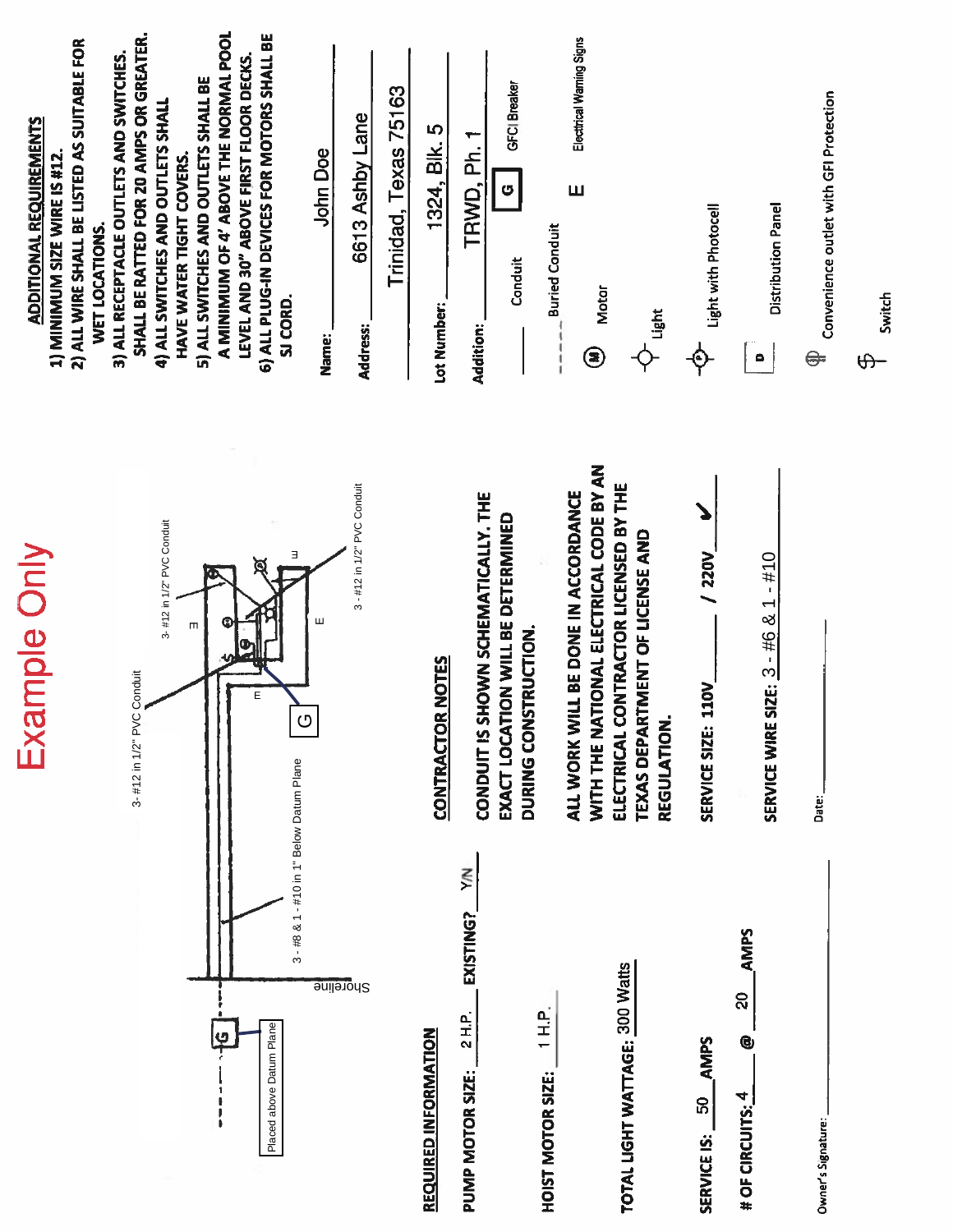### **Permitting procedures for pesticide misting systems to control spiders on commercial and homeowner docks on TRWD reservoirs.**

### **Effective 1/8/21**

TRWD allows the use of misting systems on commercial docks (marinas) and on homeowner docks under the following guidelines:

#### **Commercial Facilities**

- TRWD will permit and inspect system prior to full operation (one inspection only after installation, then once annually during facility inspection) TDA license must be supplied to TRWD.
- Permit fee will be required. Amount will be based on current fee schedule at time of installation.
- System must be installed, operated, and maintained under the supervision of a TDA licensed pesticide applicator.
- Chemical used must be approved for use over water and approved by TRWD. No substitutions of chemical are permitted without TRWD review and approval.
- The chemical solution tank shall remain locked at all times and only be accessed by the TDA license pesticide applicator.
- The tank must be located on land with fill ports above the 100-year flood elevation of the associated reservoir. The tank must have secondary containment equal to 100% of the tank volume. Tank placarding will be required with the TDA pesticide applicators name and contact information along with a tag indicating last service date and when the next service is due.
- An electric solenoid valve shall be installed on the chemical supply line from the tank to the misting systems within the tank containment and be open only when the system is activated and closed when system is not activated.
- A contract shall be developed between applicator and commercial dock operator and made available to TRWD when requested.
- Termination of a contract will require the system to be removed in its entirety.
- Commercial installations of misting systems will be inspected annually in conjunction with the annual facility inspection.